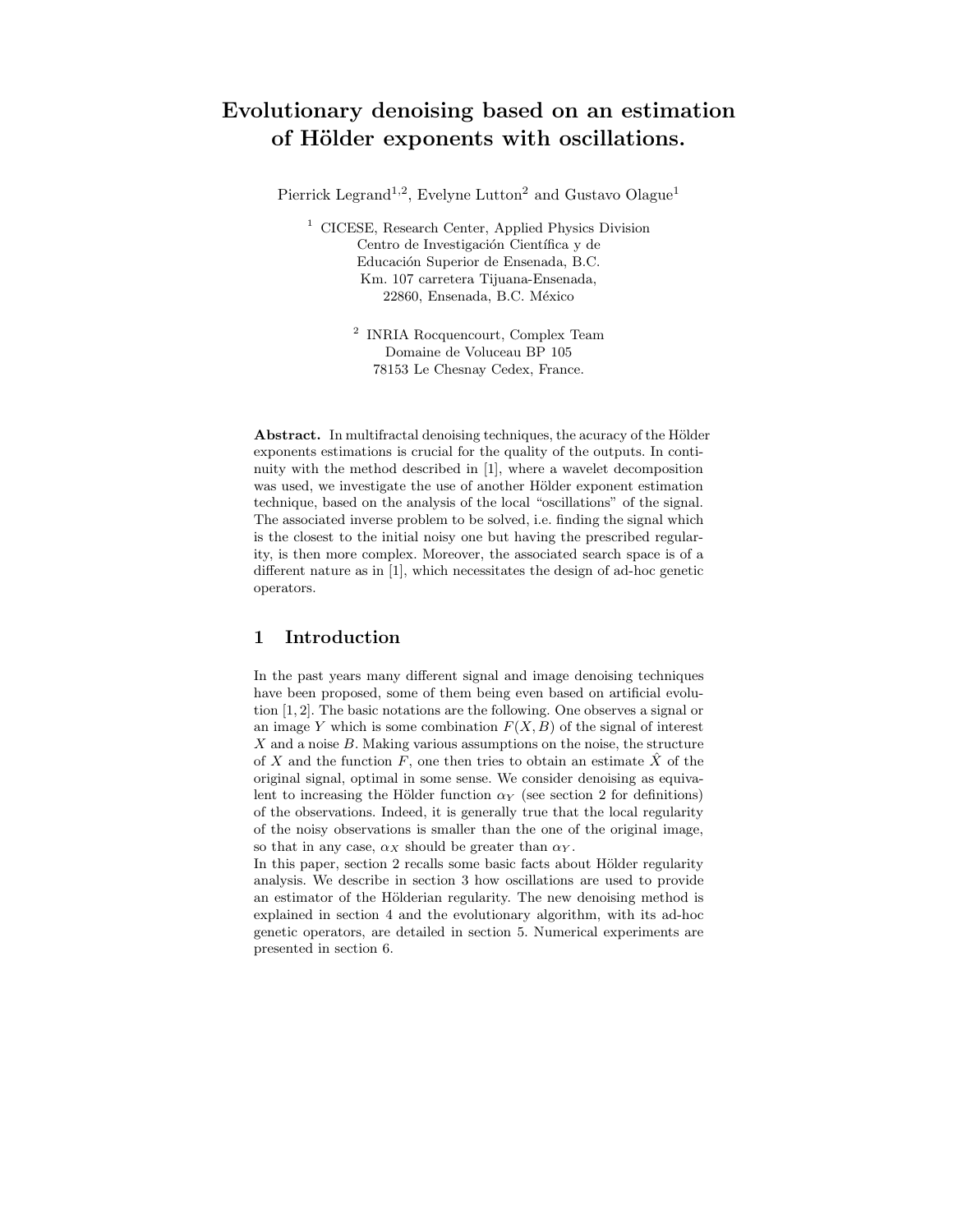# 2 Hölder regularity

To simplify notations, we deal with 1D signals, and we assume that signals are nowhere differentiable. Generalisation to differentiable signals simply requires to introduce polynomials in the definitions [3]. Below the definitions of the pointwise and local Hölder exponents are given.

Let  $\alpha \in (0,1)$ , and  $x_0 \in K \subset R$ . A function  $f: K \to R$  is in  $C_{x_0}^{\alpha}$  if for all x in a neighbourhood of  $x_0$ ,  $|f(x) - f(x_0)| \leq c|x - x_0|^{\alpha}$  (2) where c is a constant. The pointwise Hölder exponent of  $f$  at  $x_0$ , denoted  $\alpha_p(f, x_0)$ , is the supremum of the  $\alpha$  for which (2) holds.

Let us now introduce the local Hölder exponent: Let  $\alpha \in (0,1)$ ,  $\Gamma \in R$ . One says that  $f \in C_l^{\alpha}(\Gamma)$  if  $\exists C : \forall x, y \in \Gamma : \frac{|f(x)-f(y)|}{|x-y|^{\alpha}} \leq C$  (3). Let  $\alpha_l(f, x_0, \rho) = \sup \{ \alpha : f \in C_l^{\alpha}(B(x0, \rho)) \}.$  The local Hölder exponent of f at  $x_0$  is  $\alpha_l(f, x_0) = \lim_{\rho \to 0} \alpha_l(f, x_0, \rho)$ .

Since  $\alpha_p$  and  $\alpha_l$  are defined at each point, we may associate to f two functions  $x \to \alpha_p(f, x)$  and  $x \to \alpha_l(f, x)$  which are two different ways of measuring the evolution of its regularity.

The quality of a denoising technique based on these exponents, strongly relies on the quality of an estimator of these quantities. In [1], the estimation was performed by a wavelet technique. We will see in the sequel that a better estimation of the Hölder exponent can be obtained by measuring the oscillations of the function.

#### 3 Estimation by oscillations

The estimation based on oscillations measurements is a direct application of the local Hölder exponent definition (see  $[4]$ ). The condition  $(3)$  can be written as: A function  $f(t)$  is Hölderian with exponent  $\alpha \in [0, 1]$  at t if there exists a constant c, for all  $\tau$ :  $osc_{\tau}(t) \leq c\tau^{\alpha}$  with

 $osc_{\tau}(t) = \sup_{|t-t'| \leq \tau} f(t') - \inf_{|t-t'| \leq \tau} f(t') = \sup_{t',t'' \in [t-\tau,t+\tau]} |f(t') - f(t'')|.$ 

At each point we estimate the pointwise Hölder exponent as the slope of the regression of the logarithm of the oscillation versus the size of the window  $\tau$ . As we see in figure 1, the estimation by oscillations provides better results than an estimation by wavelets.

# 4 Method

According to the notation of section 1, we seek a denoised version  $\hat{X}$  of the observed signal  $Y$  that meets the following constraints:

1)  $\hat{X}$  is close to Y in the  $L^2$  sense.

2) The Hölder function of  $\hat{X}$  is prescribed.

If  $\alpha_X$  is known, we choose  $\alpha_{\hat X} = \alpha_X.$  In some situations,  $\alpha_X$  is not known but can be estimated from Y, see [5]. Otherwise, we just set  $\alpha_{\hat{X}} = \alpha_Y + \delta$ , where  $\delta$  is a user-defined positive function, so that the regularity of  $\hat{X}$ will be everywhere larger than the one of the observations. Two problems have to be solved in order to obtain  $\hat{X}$ . First, a procedure that computes the Hölder function of a signal from discrete observations is needed.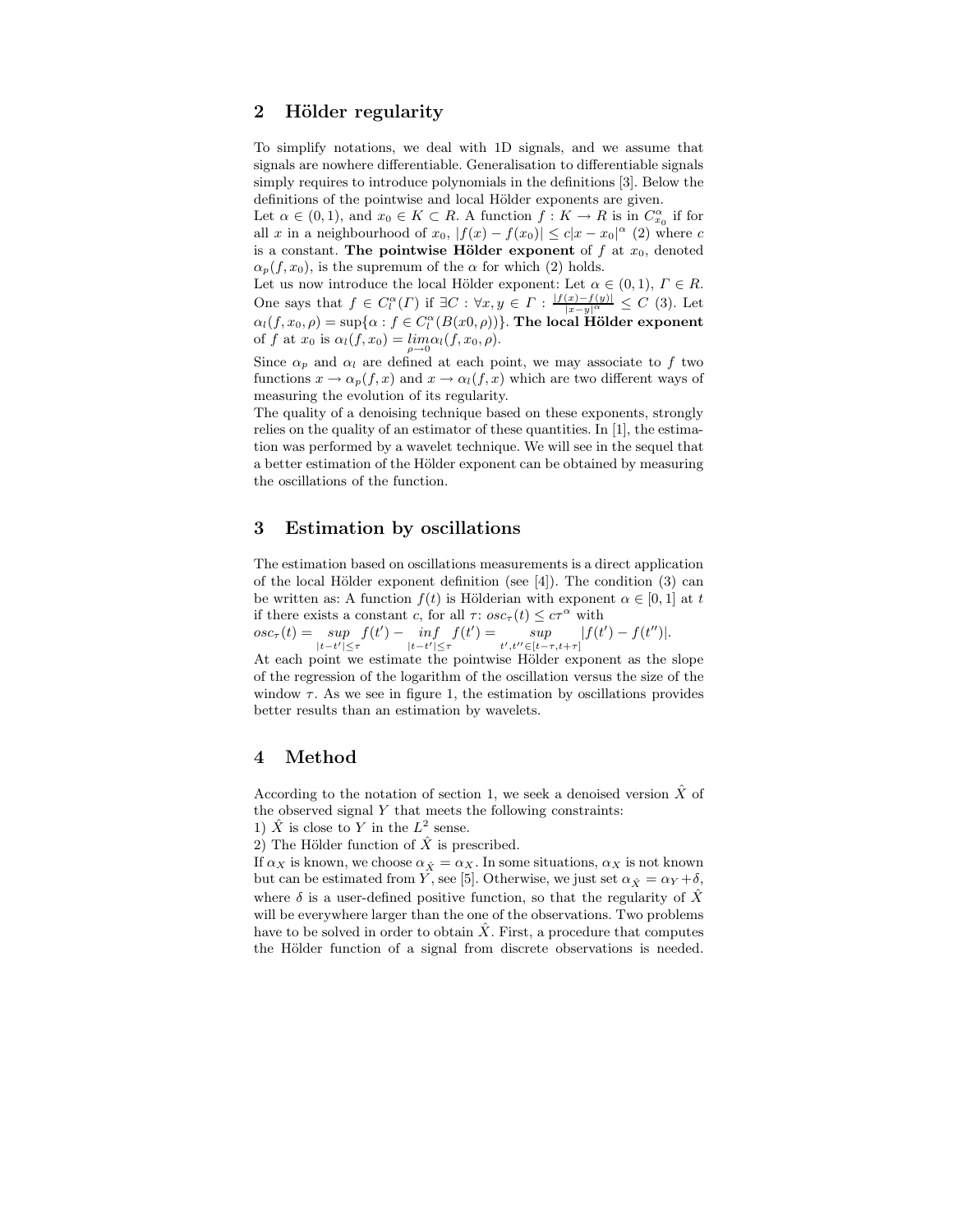Second, we need to be able to manipulate the data so as to get a specific regularity. To solve the first problem, the estimation method of section 3 is used, and for the second problem, an evolutionary algorithm has been designed.

## 5 Evolutionary algorithm

We consider that an individual is a signal (1D or 2D). On the contrary to [1] where an individual was made of a subset of wavelet coefficients, a direct encoding of the signal in the genome has been used.

Initialisation: As the search space is extremely large, a direct search starting from a random set of initial signals has no chance to provide a good denoising in a reasonable time. However, many initial guess are available, including the noisy signal itself. We actually use several deterministic denoising methods to provide the initial population. These methods are the Multifractal Bayesian Denoising[6] and the Multifractal Pumping[5], and depend from a parameter setting. The parameters are generated randomly.

Fitness: An important point of the method is that the fitness calculation is based on two kind of fitness function. A pointwise fitness has been defined for each point of the signal as a combination between the quality of the individual in term of regularity and in term of distance to the noisy signal. As said above, it is based on the estimation by oscillations. The pointwise fitness is then combined to provide a local fitness. The local fitness is the sum of the pointwise fitness on a given segment (or window). The local fitness is used in the crossover and in the mutation operators. We compute the global fitness when we perform this sum on the full signal. This fitness is used for the selection and for the ranking. Crossover: A simple ranking selection mechanism with selective pressure 2 is used to select two individuals. Random crossing points are then selected. For images, a set of random rows and columns is chosen. The local fitness on each resulting segment is then used to select the best parts of the two individuals as the corresponding segment of the child.

Mutation: In a similar way, each segment (or image window) is muted using a probability law inversely proportional to the local fitness. For each individual we consider the worst local fitness  $w l f$  i.e. the fitness of the worst segment. Let  $lf(j, i)$  the local fitness of the  $i<sup>th</sup>$  segment of the  $j^{th}$  individual. The probability of mutation for this segment is  $Pm(j,i) = \frac{lf(j,i)}{wlf}.$ 

### 6 Numerical Results

For the first example (see figure 2), the original signal is a Generalized Weierstrass function with a regularity  $\alpha(X, t) = t$  with  $t \in [0, 1]$ . This signal is corrupted by a white Gaussian noise (standard deviation equal to 0.3). We use a synthetic image to perform an experiment in 2 dimensions. The figure 3 shows the original image, the noisy one, a denoising by Soft Thresholding and by our method. The second row displays the corresponding Hölder functions. As in the previous examples, our method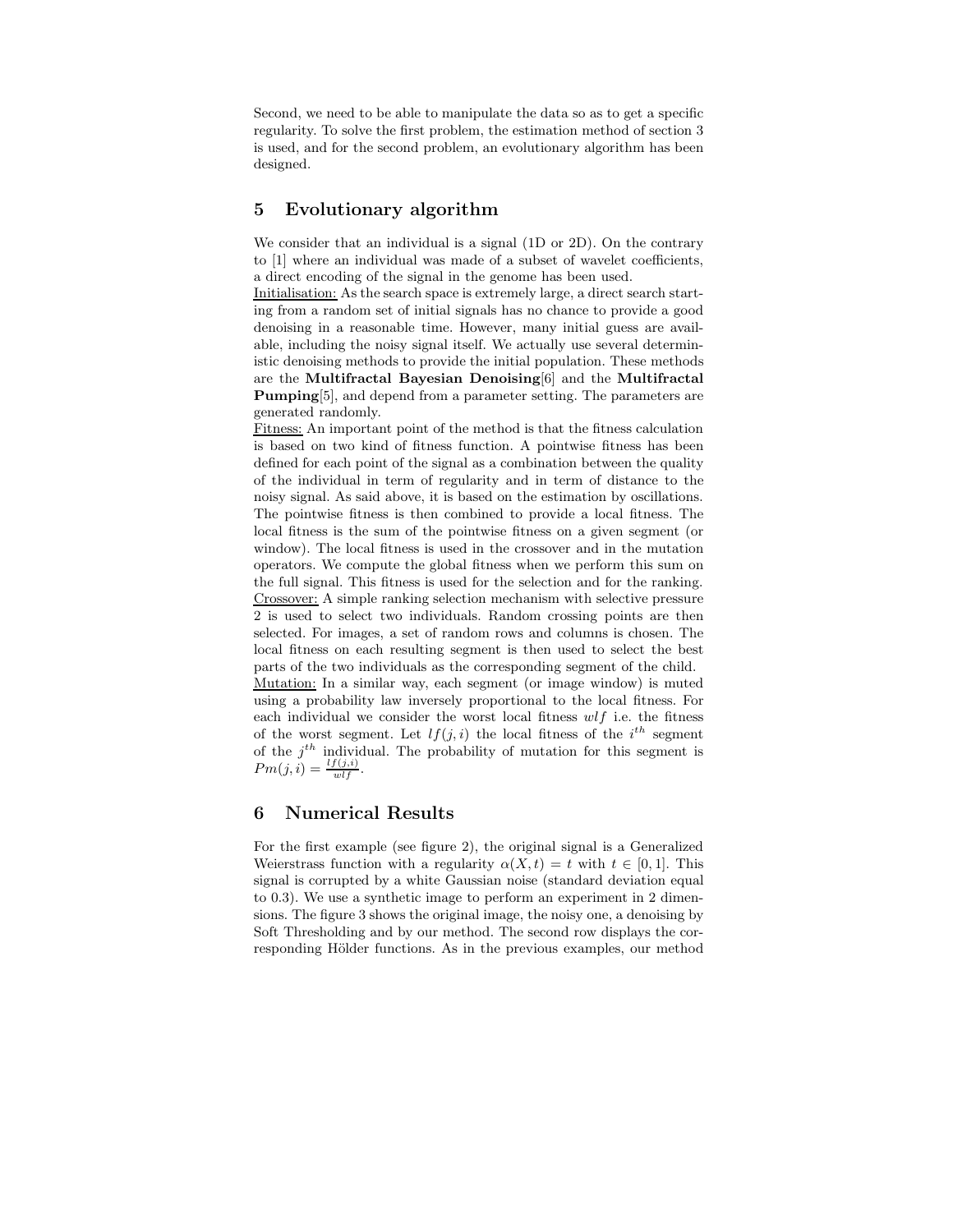allows to obtain a denoised version of the signal with the prescribed regularity.

# 7 Conclusion

We have experimented in this paper a new scheme for a multifractal denoising technique. It is based on a more precise and more complexcomputation of the Hölder exponent of a signal. This work is actually a first attempt to use an estimation of Hölder exponent based on oscillations for signal enhancement. Preliminary experiments yield satisfactory results, with a more precise control of the reconstructed regularity, which has to be considered as a major advantage for this type of techniques. Moreover, the evolutionary engine that has been designed has the following interesting characteristics: it performs a basic hybridisation with two other denoising techniques (Multifractal Bayesian Denoising and Multifractal Pumping for the initialisation step), and uses locally optimised genetic operators. Further work will first consist in a more precise analysis of the locally optimised genetic operators in comparison with classical "blind" ones. Second, the hybridisation scheme has to be investigated as it may be a good solution to reduce computation costs of the method. Additionally, the availability of a pointwise and local definition of the fitness opens the way to "Parisian" evolution implementations for the genetic engine. This may be another solution to reduce computational expenses of the method, see for example [7, 8].

### References

- 1. J. Levy Vehel and E. Lutton, "Evolutionary signal enhancement based on hölder regularity analysis," EVOIASP2001, LNCS 2038, 2001.
- 2. Pierre Grenier, Jacques Levy Vehel, and Evelyne Lutton, "An interactive ea for mulifractal bayesian denoising," EvoIASP 2005, 30 March - 1 April, Lausanne, 2005.
- 3. Y. Meyer, "Wavelets, Vibrations and Scalings," American Mathematical Society, CRM Monograph Series, vol. 9, 1997.
- 4. C. Tricot, Curves and Fractal Dimension, Springer-Verlag, 1995.
- 5. P. Legrand, "Débruitage et interpolation par analyse de la régularité hölderienne. application à la modélisation du frottement pneumatique-chaussée, phd thesis," Université de Nantes et Ecole Centrale de Nantes, 2004.
- 6. J. Levy Vehel and P. Legrand, "Bayesian multifractal denoising," ICASSP 2003, IEEE internat. conf. on Acoustics, Speech, and Signal Processing, Hong Kong, April 6-10 2003.
- 7. Frederic Raynal, Pierre Collet, Evelyne Lutton, and Marc Schoenauer, "Polar if  $s +$  parisian genetic programming  $=$  efficient if inverse problem solving," Genetic Programming and Evolvable Machines Journal, Volume 1, Issue 4, pp. 339-361, October, 2000.
- 8. Enrique Dunn, Gustavo Olague, and Evelyne Lutton, "Automated photogrammetric network design using the parisian approach," EvoIASP 2005, 30 March - 1 April, Lausanne, 2005.